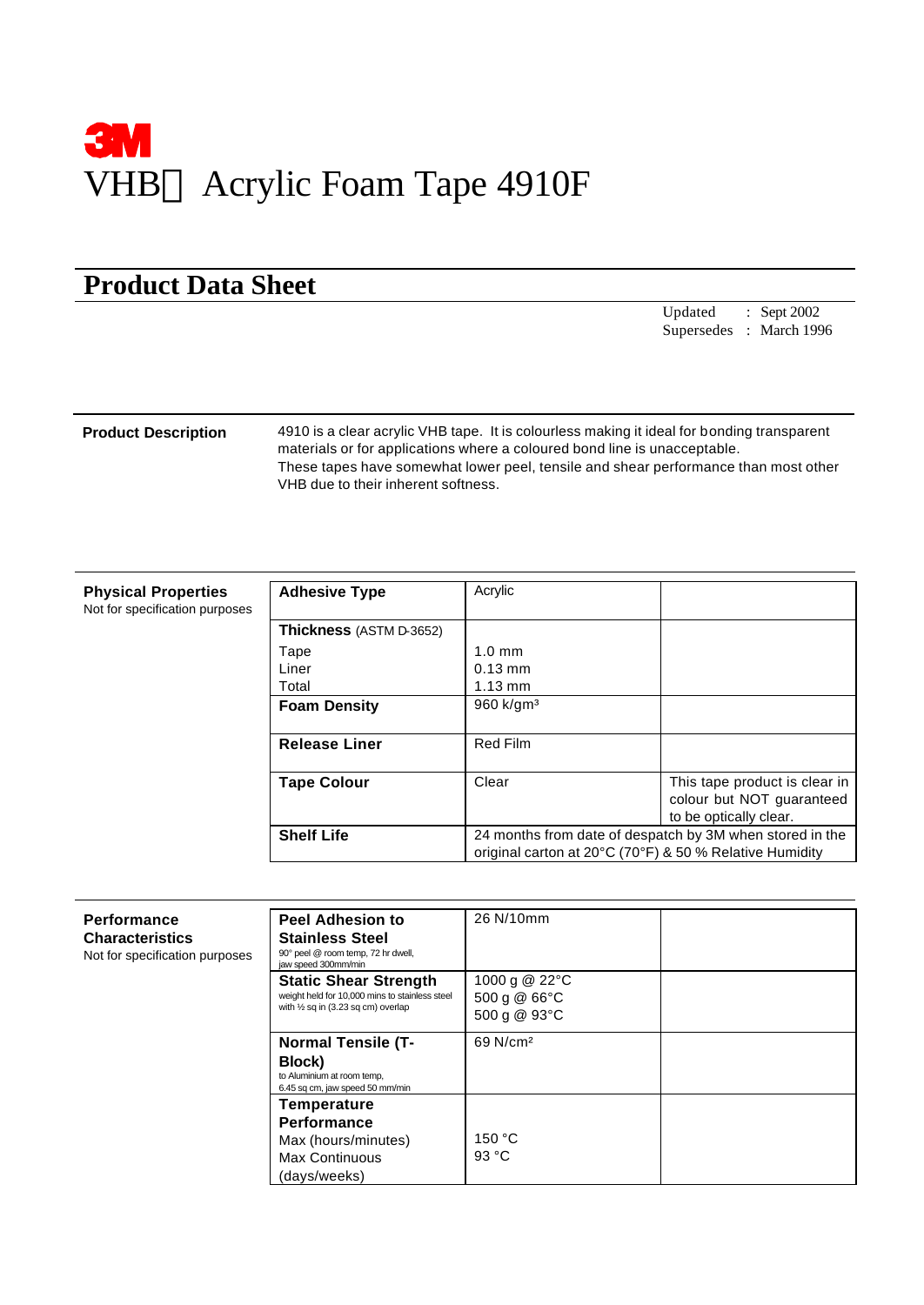Date: Sept 2002 VHB™ Acrylic Foam Tape 4910F

### **Performance Characteristics (Cont...)** Not for specification purposes **Solvent Resistance** Splash testing cycle - 20 seconds submersion - 3 cycles. No apparent degradation when exposed to splash testing of most solvents including gasoline, JP-4 jet fuel, mineral spirits, motor oil, ammonia cleaner, acetone, methyl ethyl ketone. 20 seconds air dry. **UV Light Resistance** | No change in clarity was seen after 346 hours QUV.

### **Additional Product Information**

Bond strength is dependent upon the amount of adhesive-to-surface contact developed. Firm application pressure develops better adhesive contact and thus improves bond strength.

To obtain optimum adhesion, the bonding surfaces must be clean, dry and well unified. Typical surface cleaning solvents are isopropyl alcohol/water mixture (rubbing alcohol) or heptane. Use proper safety precautions for handling solvents.

It may be necessary to seal or prime some substrates prior to bonding.

a. Most porous or fibred materials (e.g. wood) will require sealing to provide a unified surface.

b. Some materials (e.g. copper, brass, plasticised vinyl) will require priming or coating to prevent interaction between adhesive and substrates.

Ideal tape application temperature range is 20 to 38°C. Initial tape application to surfaces at temperatures below 10°C is not recommended because the adhesive becomes too firm to adhere readily. However, once properly applied, low temperature holding is generally satisfactory.

In some cases bond strength can be increased and ultimate bond strength can be achieved more quickly by exposure of the bond to elevated temperatures (e.g. 65°C for one hour). This provides better adhesive wetout on to the substrates.

## **CAUTION**

The following situations must be evaluated thoroughly to determine whether VHB products are suitable for the intended use.

Applications of 4910F which require performance at severe cold temperatures must be thoroughly evaluated, if the expected use will subject the VHB Joining System fastener to high impact stresses. For cold temperature applications from 0 to 10°C use 4951 (see VHB Special Feature products data sheet).